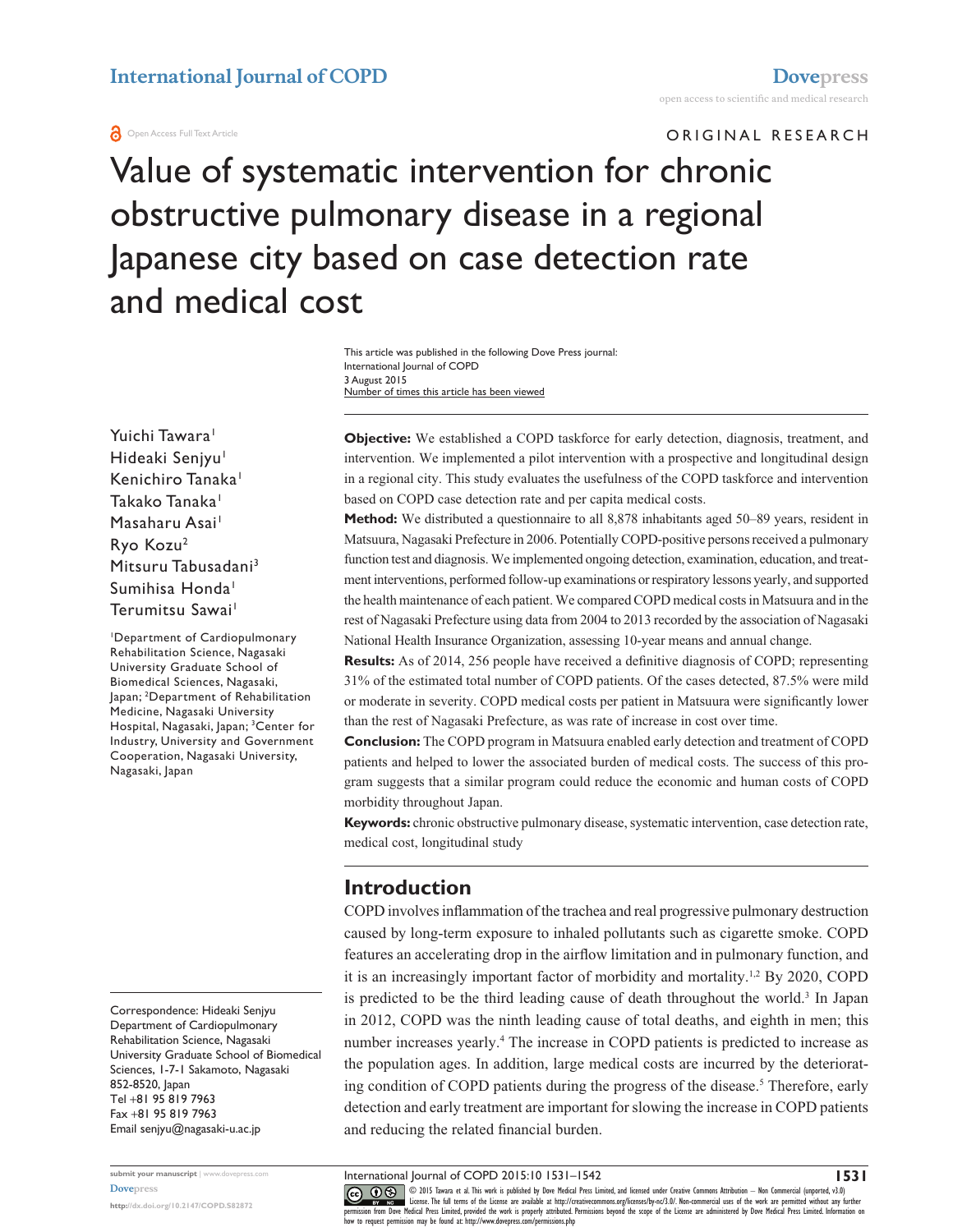Several reports giving data on the prevalence of COPD have been recently published. The Latin American Project for the Investigation of Obstructive Lung Disease (PLATINO) and Burden of Obstructive Lung Disease (BOLD) initiative studies of COPD prevalence have reported regional differences worldwide.6,7 Prevalences as high as 12% and as low as 7% have recently been reported, with most countries falling in the 7%–9% range.8 The Nippon COPD Epidemiology (NICE) Study found a prevalence of 8.6%.<sup>9</sup> The study estimated that at least 5.3 million people in Japan had COPD but found that only approximately 260,000 people (4.9%) were receiving treatment, a very low figure.<sup>10</sup> COPD remains underdiagnosed and undertreated worldwide.11,12 The reasons for this include low awareness of COPD,<sup>13</sup> the slow spread of spirometry for use in definitive diagnoses, $11$  and the lack of subjective symptoms in middle-aged male smokers with mild cases of COPD.14 In addition, most COPD epidemiologic studies used data derived from a random sample without directly investigating all inhabitants of the area, are retrospective studies from databases, and use almost entirely cross-sectional techniques. $6-9,15,16$ 

COPD requires early detection and early treatment. Therefore improving the recognition of COPD is necessary to increase consultations. In addition, promoting the continuous detection of potential patients and preventing symptomatic exacerbation is important. However, few studies have evaluated the effects of sufficiently long-term interventions.17,18

There are many useful reports about COPD treatment interventions. The treatment of COPD patients with long-acting bronchodilators could alleviate the deterioration of pulmonary function with age,<sup>19,20</sup> and studies have

indicated that smoking cessation can inhibit decreased pulmonary function.21–24 Many reports have shown that rehabilitation interventions significantly improved COPD patient outcomes.25–27 Early detection and diagnosis of COPD and interventions including medical therapy, smoking cessation, and rehabilitation combine in an attempt to prevent the development and progression of the disease.

Because of the high degree of deterioration in quality of life and the serious economic consequences of COPD, the Japanese Ministry of Health, Labour and Welfare created a comprehensive policy for the prevention and management of COPD known as "Kenko Nihon [Healthy Japan] 21". However, aside from describing methods of increasing the awareness of COPD, this policy contains no specific strategies.<sup>28</sup> As a result, local municipalities have neither specific initiatives to promote the early detection and treatment of COPD, smoking cessation policies, nor initiatives to promote continuous treatment of the disease.

In 2006, we initiated a COPD taskforce in the city of Matsuura in Nagasaki Prefecture and created an original COPD intervention system.13 The taskforce consisted of members of the medical association, the local government, and academia. Members of the public health center, the local government, a local medical association and a university jointly conducted COPD examinations on all inhabitants aged 50 years and older in a single city. A major hospital provided interventions to enable the early diagnosis of patients suspected of having COPD, their family doctors initiated treatment, and public health centers and the university jointly performed follow-up examinations (Figure 1). In this long-term community-based

|                                       | 2006                                                                                                                        | 2007                                                    | 2011          |  | 2013                                     |  |
|---------------------------------------|-----------------------------------------------------------------------------------------------------------------------------|---------------------------------------------------------|---------------|--|------------------------------------------|--|
| Understanding<br>current status       | COPD checkups                                                                                                               |                                                         | COPD checkups |  | Awareness survey <sup>13</sup>           |  |
|                                       |                                                                                                                             | COPD identification medical examination:                |               |  | COPD identification medical examination: |  |
|                                       |                                                                                                                             | once in 2007                                            |               |  | once or twice per year starting in 2012  |  |
| Health<br>management<br>for residents | Follow-up checkups <sup>#</sup> : once per year                                                                             |                                                         |               |  |                                          |  |
|                                       | COPD classes <sup>#</sup> (smoking cessation classes, health classes): four times per year                                  |                                                         |               |  |                                          |  |
|                                       |                                                                                                                             | Patient meetings#: twice per year                       |               |  |                                          |  |
| Establishment of<br>medical systems   |                                                                                                                             | Preparation and displaying of medical posters           |               |  |                                          |  |
|                                       |                                                                                                                             | (COPD diagnosis, treatment, respiratory rehabilitation) |               |  |                                          |  |
| Staff education                       | Hosting of training workshops (guidance on methods for respiratory examinations; respiratory rehabilitation): once per year |                                                         |               |  |                                          |  |
| Awareness and<br>education            | Lectures and publications* (ongoing series); open lectures for city residents*: once per year                               |                                                         |               |  |                                          |  |
|                                       | Explanation of the results of COPD checkups to residents and medical staff: once per year                                   |                                                         |               |  |                                          |  |
|                                       |                                                                                                                             | Preparation of pamphlets on rehabilitation              |               |  |                                          |  |

**Figure 1** Overview of the educational COPD intervention activities.

**Notes:** #Follow-up checkups, COPD classes and patient meetings were conducted for persons with a definitive diagnosis of COPD and residents with potential COPD. \*City publications were distributed to all households in Matsuura and open lectures for city residents were publicized among all residents in Matsuura, both of which could be viewed and/or attended. Adapted from Asai M, Tanaka T, Kozu R, et al. Effect of a COPD Intervention on COPD Awareness in a Regional City in Japan. *Intern Med*. 2015;54(2):163–169.13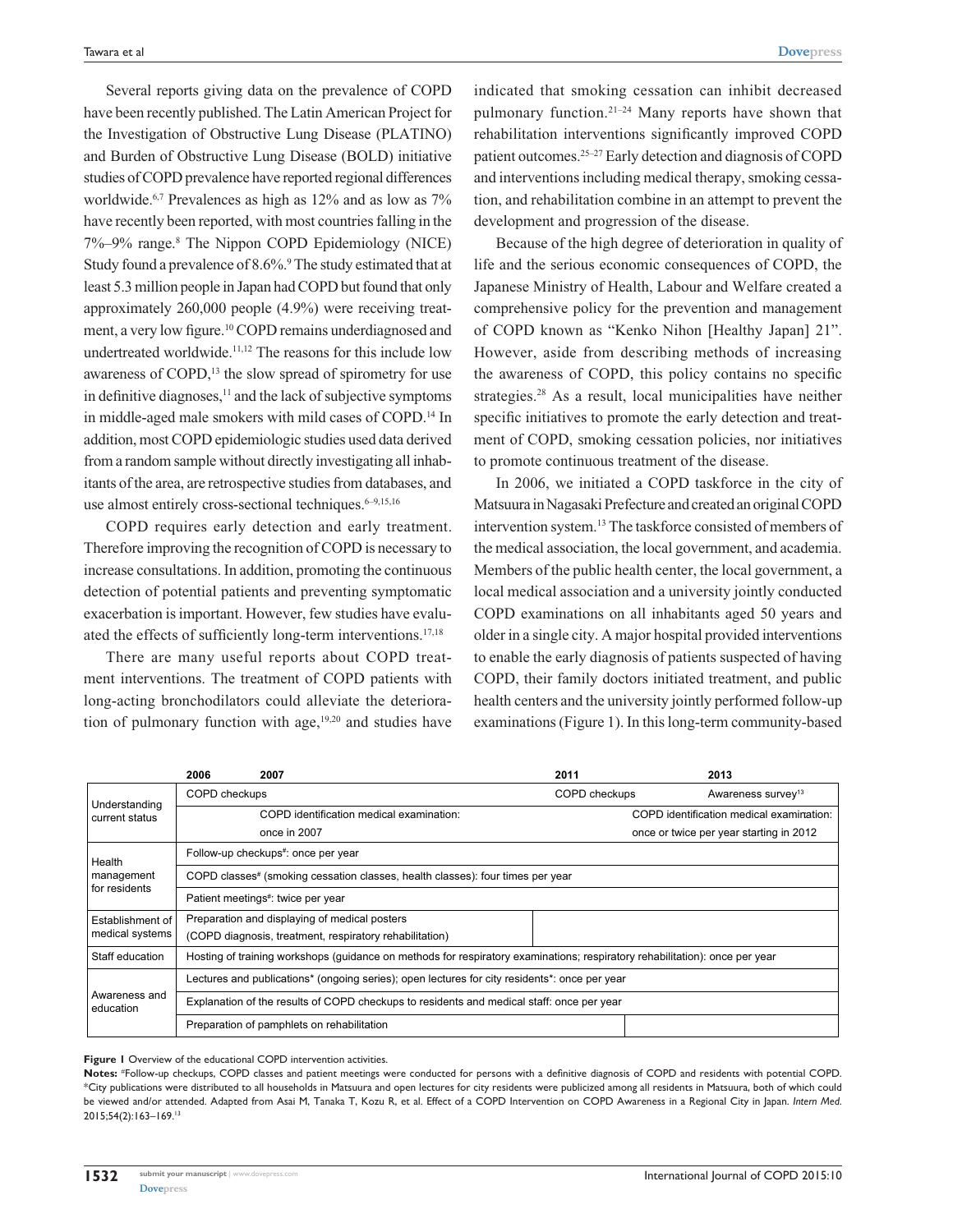study implemented by the COPD taskforce, we investigated the effects of cooperation between one city's hospitals and clinics on case detection rate and on the medical costs of all inhabitants aged 50 years and older, as well as preventative measures including early detection and treatment, continuous treatment, and smoking cessation. To our knowledge, no other study of this kind has been published to date.

The aim of this study was to verify the usefulness of the COPD taskforce and intervention.

We investigated the case detection rate and COPDassociated medical costs of all COPD patients diagnosed by this system to date.

# **Methods**

### Study design and setting

This study was a community-based longitudinal study of all inhabitants aged 50–89 years in the city of Matsuura, Nagasaki Prefecture (n=8,878 as of September 2006). This study was conducted with the approval of the Human Ethics Review Committee of Nagasaki University Graduate School of Biomedical Sciences (approval number: 1308056). The participants' data were allocated a code to protect their identities, and all information was kept confidential. All participants provided written consent.

# Summary of the COPD taskforce

### Creation of the COPD taskforce and education campaign

We established the COPD taskforce in cooperation with the Kita Matsuura Medical Association and the Nagasaki Prefectural Kenhoku Health Center in Matsuura.<sup>13</sup> Its objectives were as follows. 1) The early detection and treatment of COPD, and continuous intervention for COPD patients to prevent the progression of COPD. 2) Increasing awareness of COPD to ensure that community inhabitants had a proper understanding of COPD. 3) Creating preventative measures such as smoking cessation programs and policies to prevent people being exposed to tobacco smoke. We developed educational material such as brochures and poster notices about COPD for the medical office in Matsuura to increase COPD recognition, and we held a study session (Figure 1).

### COPD examination and definitive diagnosis and actions for early detection

To efficiently select potential COPD patients from the community, we mailed a self-administered eleven-item preinterview questionnaire (11-Q) to all inhabitants aged 50–89 years as initial screening.29 The 11-Q consists of eleven items related to respiratory symptoms and disease background.<sup>29</sup> It has a high degree of repeatability, sensitivity, and specificity, which suggests it is useful as a screening method for COPD.29 In line with previous studies, we set the cut-off point at 5 points, and patients scoring 5 or more points underwent secondary screening.<sup>29</sup>

Secondary screening consisted of pulmonary function tests, physical measurements (height, weight, and body mass index), and an interview to determine smoking status and the Brinkman Index (BI). The pulmonary function tests were conducted using an electronic spirometer (Autospiro AS-507; Minato Medical Science Co., Osaka, Japan). Vital capacity (VC), VC predicted, forced vital capacity (FVC), forced expiratory volume in 1 second  $(FEV_1)$ ,  $FEV_1/FVC$ , and  $FEV<sub>1</sub>$  predicted were measured. Measurements were performed according to the American Thoracic Society and European Respiratory Society pulmonary function testing guidelines.30 Those patients whose pulmonary function test results indicated an  $FEV_1/FVC$  of  $\leq 0.7$  or who reported subjective symptoms during their interview and expressed the desire for a definitive diagnosis were referred to a local foundation hospital where a specialist in pulmonary medicine performed reversibility tests using bronchodilators and computed tomography. COPD examinations were conducted in 2006 and 2011 (Figure 1).

In addition, we asked each medical office in Matsuura to use a simple interview question during outpatient consultations for the purpose of early COPD detection. We established a COPD examination booth at the medical health checkup and the health festival in 2007 and subsequently provided a booth at these events yearly from 2012 until present (Figure 1). When attending the booth, the applicants received a pulmonary function test; individuals who tested positive were advised to undergo a complete checkup and were integrated with the COPD patient early detection and treatment system.

### Intervention for patients with a definitive diagnosis of COPD

The COPD taskforce conducted follow-ups for patients with a definitive diagnosis of COPD using a system of cooperation between hospitals and clinics. Family doctors played a central role in this system. They cooperated with medical facilities capable of providing a definitive COPD diagnosis, performing respiratory rehabilitation, and accommodating inpatients to provide continuous care. Medical information held by family doctors, cooperating medical facilities, and public health centers was integrated so that COPD patient data could be comprehensively managed.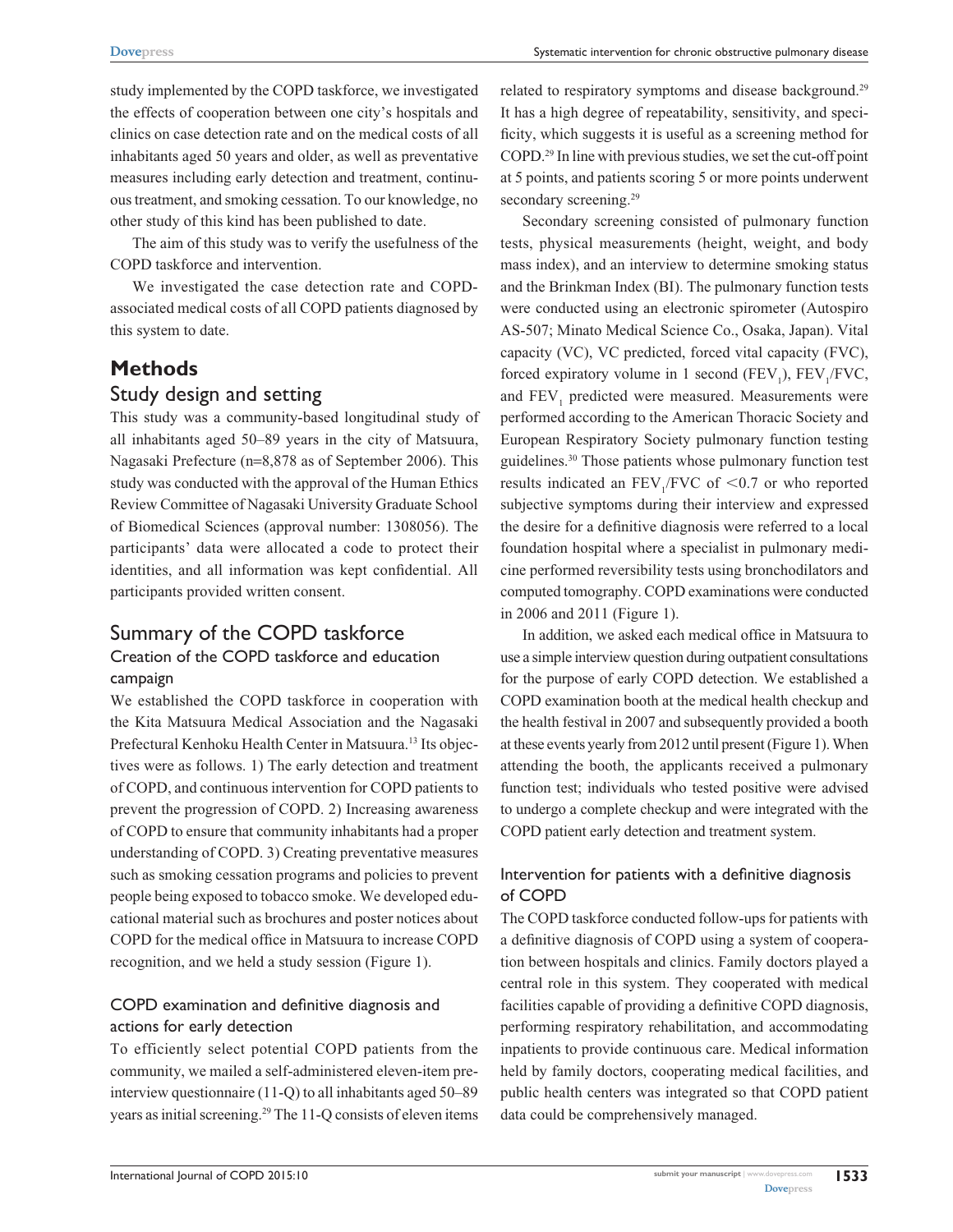When indicated, family doctors referred COPD patients to medical facilities capable of providing outpatient smoking cessation services, where the patients received smoking cessation guidance. The system was created so that patients could receive care in accordance with Japanese respiratory society guidelines.<sup>31</sup> The contents follow the GOLD COPD guidelines, eg, instruction in smoking cessation is important in Stage I, and the use of the short-acting bronchodilator is recommended for symptom reduction as needed. Improvement of quality of life and exercise tolerance becomes the aim in addition to symptom reduction in Stage II, and a longacting bronchodilator and pulmonary rehabilitation are recommended. The prevention of exacerbations is important in Stage III and IV, and inhaled corticosteroids are considered in addition to the treatment mentioned above.<sup>31</sup> The list of hospitals was advertised in local government offices, hospitals, and the community to inform local inhabitants of the types of care available and the facilities where it was provided. Patients diagnosed with COPD who desired treatment were immediately provided with drug therapy and smoking cessation guidance by their family doctor. Follow-up checkups providing health guidance, pulmonary function tests, and interviews were conducted once per year in cooperation with the university and public health centers (Figure 1).

In the respiratory classroom, educational courses were held two to four times yearly for patients and their family on topics including COPD pathology, smoking cessation, and pulmonary rehabilitation (including exercise training, upper and lower limb muscular strength exercises, and breathing control). These courses were provided by a doctor, a community health nurse, and a physical therapist. A workshop for the region's doctors and medical staff was held every year including classes on pulmonary function testing or pulmonary rehabilitation, to ensure the necessary understanding and skill to implement COPD treatment (Figure 1).

# The estimated quantity and prevalence of COPD patients

Based on the number of COPD patients who received a definitive diagnosis, we calculated the estimated number of COPD patients in Matsuura and the prevalence of COPD. The estimated number of COPD patients was calculated by the 11-Q positive rate (the number of respondents with more than five points divided by the number of 11-Q effective respondents) multiplied by the pulmonary function test positive rate (the number of possible COPD cases divided by the number that received a pulmonary function test) multiplied by the COPD diagnosis decision rate (the number of COPD

diagnosed divided by the number of possible COPD) divided by the target population.

The COPD prevalence was calculated using the percentage of the estimated number of COPD patients in the target population. Prevalence was also calculated separately for sex, age, and smoking history. We calculated prevalence by smoking history using the BI measured in question 1 of 11-Q.

# Medical costs of COPD

To assess the financial benefits, if any, provided by our intervention, the medical costs associated with COPD in each city area in Nagasaki Prefecture were taken from the database of the Nagasaki National Health Insurance Organizations. Data were retrieved covering 10 years spanning 2004 through to 2013. Because of variation in the number of the members of National Health Insurance and in the population of cities, we calculated the COPD medical costs per one National Health Insurance member 50 years or older, and compared costs per patient residing in Matsuura with costs in the rest of Nagasaki Prefecture except Matsuura. In addition, we added the cost for taskforce to the medical cost of Matsuura. We compared a 10-year mean price as well as the annual change in medical costs. Because medical costs are recorded using the location of households, costs are therefore counted accurately and attributed to the correct region.

### Statistical analysis

All data were checked for normality using the Shapiro–Wilk test. The comparison of measures of participation in COPD screening examinations was carried out using the chi-square test. We used a Student's *t*-test and Mann–Whitney *U*-test to compare the averages of medical costs and used an analysis of covariance to compare the annual change.

Statistical processing was performed using IBM SPSS Statistics 21.0J for Windows (IBM Corporation, Armonk, NY, USA). Statistical significance was set as a probability of less than 5%.

# **Results** COPD examination

During the COPD examination that we carried out in 2006, 140 people received a definitive diagnosis of COPD (Figure 2). The initial screening had a low ratio of male participants and individuals in the 50–59 year-old age group. The 50–59 yearold age group also had low participation in the secondary screening. In addition, the answers to 11-Q revealed that many people with some kind of symptom participated, and there was low participation among ex- and current smokers (Table 1).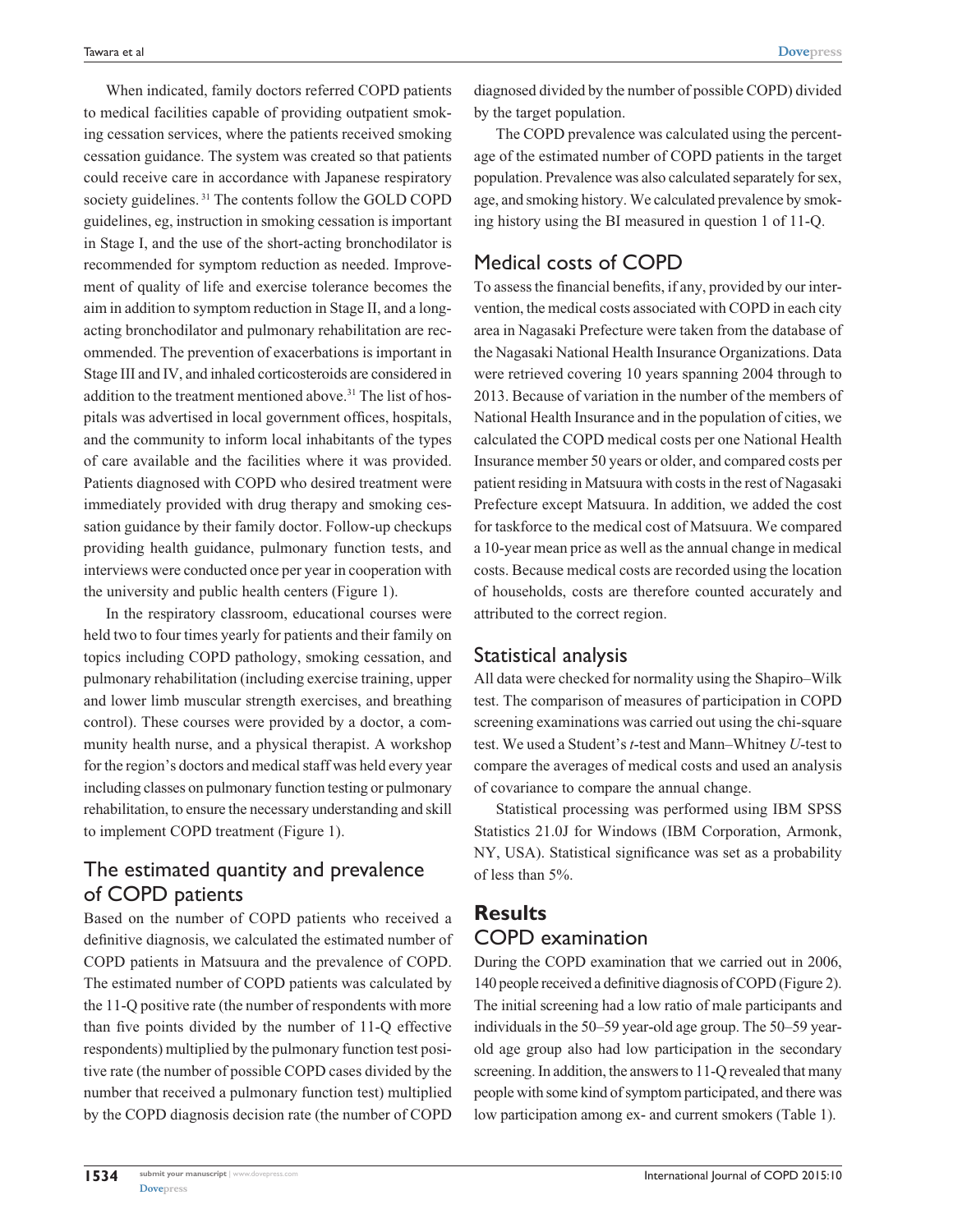In the COPD examination that we carried out in 2011, 48 COPD patients were newly targeted for follow-up and were registered (Figure 2). In the first screening, the ratio of participation was low in the youngest generation. Fewer women than men participated in the second screening, and there were no longer differences in reporting of symptoms in the 11-Q or smoking (Table 1).

# The estimated number and prevalence of COPD patients

In the 2006 COPD examination, the prevalence was 9.2% (Figure 3A). Of the 814 estimated total COPD patients in Matsuura, we were able to detect 17% in this examination. COPD prevalence by sex was 17.6% in men and 2.1% in women (Figure 3A). The prevalence by age was 4.7% in the 50–59 year-old age group, 7.9% in the 60–69 year-old age group, 12.1% in the 70–79 year-old age group, and 25.5% in

#### *Screening 1 (2006)*

the 80+ year-old age group (Figure 3B). The prevalence by smoking status was 1.8% of non-smokers and 20.5% of smokers, and by BI was 3.4% of 1–400, 14.4% of 401–800, 32.3% of 801–1,200, and 36.6% of 1,201 or greater (Figure 3C).

# Progress of the COPD taskforce

Using data from the database of the Nagasaki National Health Insurance Organizations, an average of eight outpatients consulted the medical institution each month in 2004, and eleven outpatients consulted the medical institution in 2005. After the COPD examination that we carried out in 2006, COPD patients were not identified by the simple outpatient questionnaire implemented by each medical office. However, 13 patients were found by participation in the specific health checkup in 2007. Subsequently, 14 cases of COPD were found at this checkup in 2012, 28 patients in 2013, and eleven patients in 2014. As a result, the number of patients



**Figure 2** (*Continued*)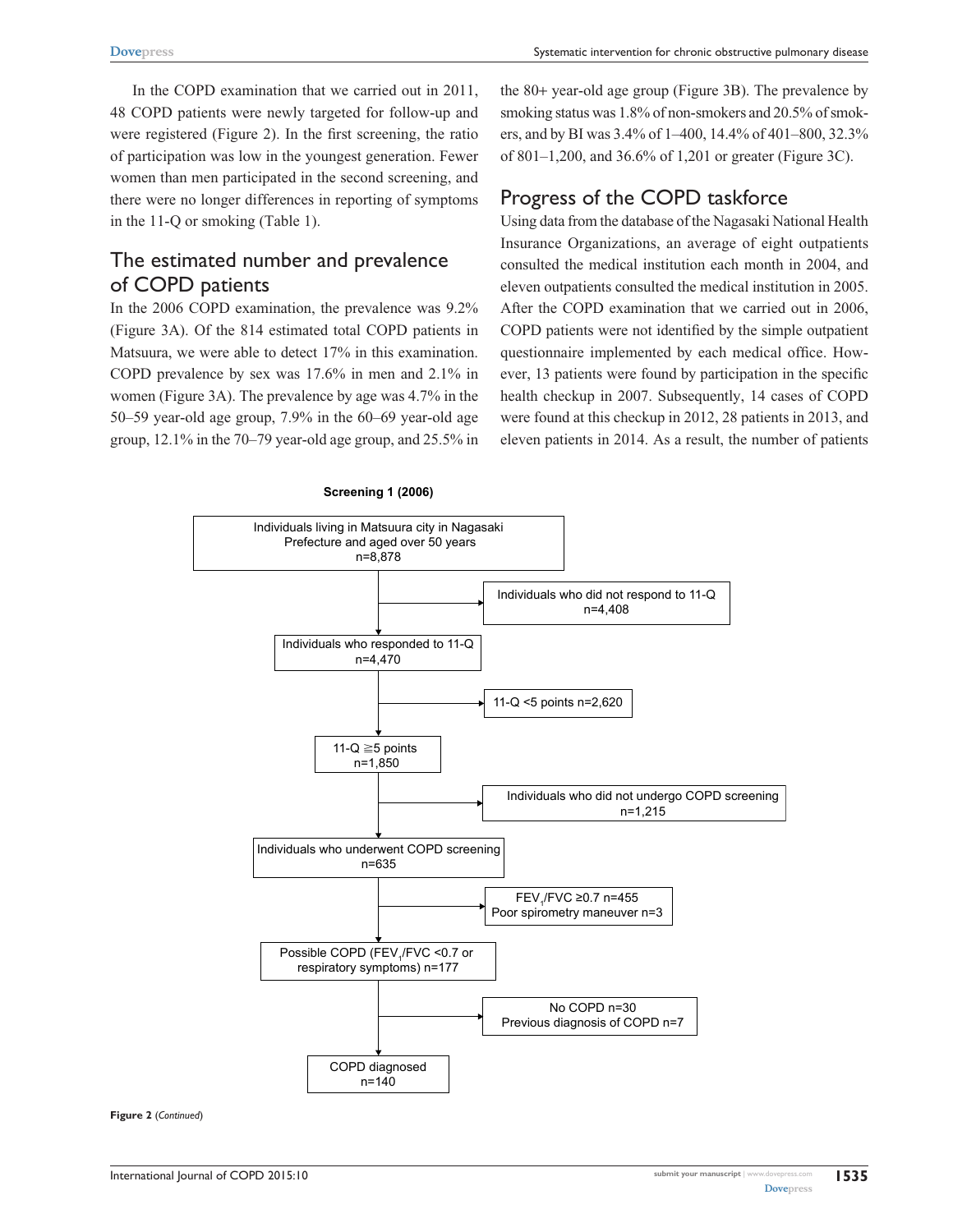

**Figure 2** Flowchart of the COPD screening and diagnosis procedure in Matsuura, Japan.

Abbreviations: 11-Q, eleven-item pre-interview questionnaire; FEV<sub>1</sub>, forced expiratory volume in 1 second; FVC, forced vital capacity.

targeted for follow-up increased to 256 in 2014, reaching 31% of the 814 predicted COPD patients in 2006 (Figure 4). In addition, using the GOLD Stage classification, at the time of follow-up registration, patients at Stages I and II, equal to mild or moderate grade symptoms, comprised 87.5% of the total patients.

### Medical costs of COPD

The total costs of the COPD screening in the task-force was 2,240,000 yen for mail and personnel costs. Besides, the annual action needed an average of approximately 400,000 yen. Figure 5 showed a comparison between Matsuura and the rest of Nagasaki Prefecture for the average COPD medical costs in 10 years of one National Health Insurance member 50 years or older. And the data of Matsuura are shown including cost of the taskforce. A Student's *t*-test showed that the cost in Matsuura was significantly lower than for the rest of Nagasaki Prefecture (49.3±25.2 yen/month versus [vs] 82.7 $\pm$ 37.0 yen/month,  $P<0.05$ ). There was no significant difference in outpatient medical costs (48.6±24.9 yen/month vs 48.8±19.3 yen/month, *P*=0.739), but hospitalization costs were significantly lower in Matsuura (1.82±5.8 yen/month vs  $34.0 \pm 18.9$  yen/month,  $P < 0.001$ ).

The comparison using analysis of covariance of the annual change of COPD medical costs shows that Matsuura had a significantly lower rate of increase in COPD medical costs than the rest of Nagasaki Prefecture  $(P<0.01)$  (Figure 6).

### **Discussion**

By 2014, the COPD taskforce reached and provided care to 31% of the estimated total number of COPD patients calculated at the start of the investigation. Approximately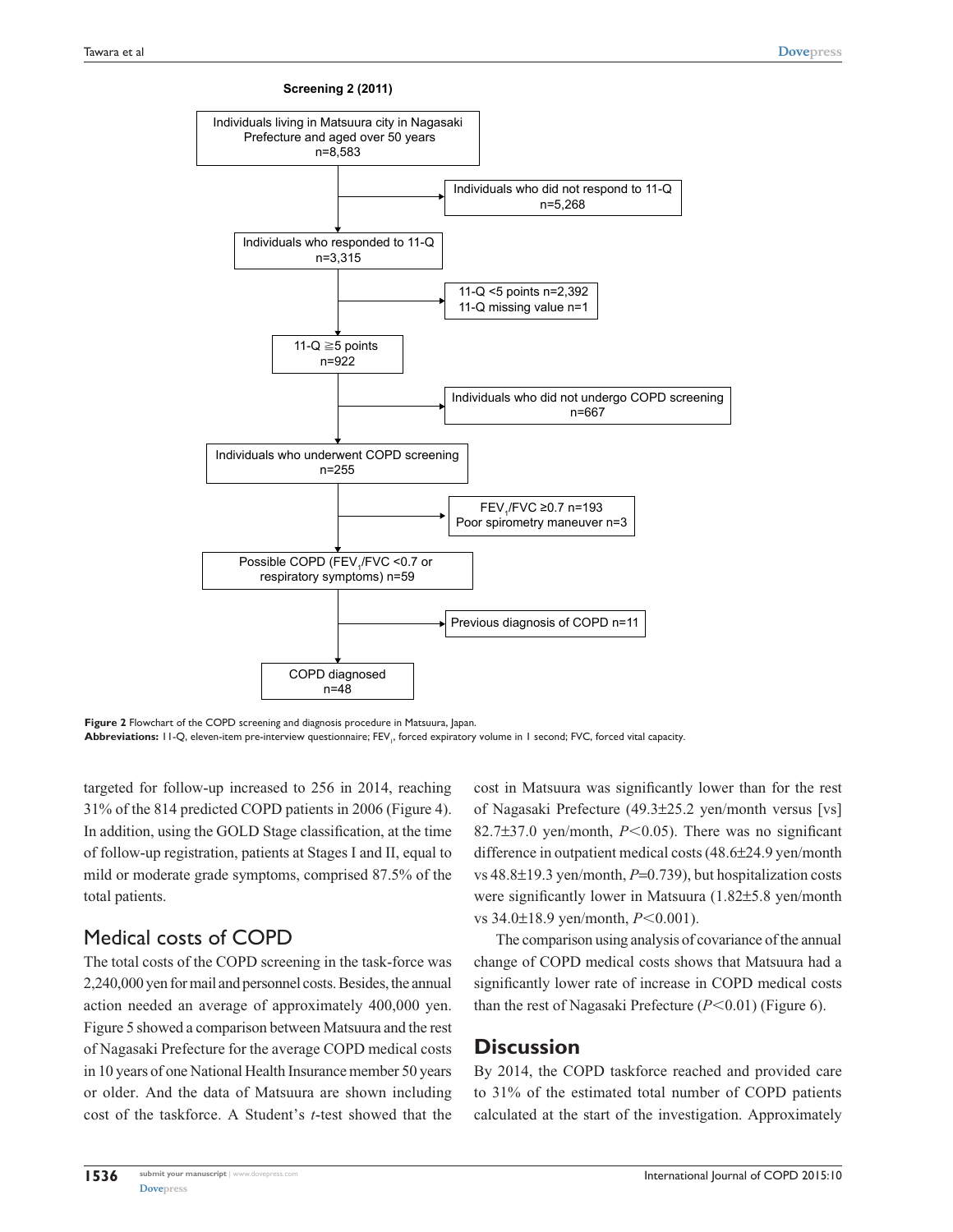|                     | 2006          |                   | 2011          |                            |  |
|---------------------|---------------|-------------------|---------------|----------------------------|--|
|                     | Participation | Non-participation | Participation | Non-participation<br>group |  |
|                     | group         | group             | group         |                            |  |
| $II-Q$              |               |                   |               |                            |  |
| Sex                 |               |                   |               |                            |  |
| Male                | 2,028 (49)    | 2,099(51)         | 1,537(38)     | 2,515(62)                  |  |
| Female              | 2,442(51)     | 2,309 (49)        | 1,777(39)     | 2,754(61)                  |  |
| Age (years)         |               |                   |               |                            |  |
| $50 - 59$           | 1,608(45)     | 1,931(55)         | 999 (33)      | 2,050(67)                  |  |
| $60 - 69$           | 1,349(55)     | 1,090(45)         | 1,186(41)     | 1,718(59)                  |  |
| $70 - 79$           | 1,404(52)     | 1,253(48)         | 1,045(43)     | 1,372(57)                  |  |
| $80 \leq$           | 109(45)       | 134(55)           | 84 (39)       | 129(61)                    |  |
| PFT                 |               |                   |               |                            |  |
| Sex                 |               |                   |               |                            |  |
| Male                | 401 (35)      | 763 (65)          | 167(30)       | 400 (70)                   |  |
| Female              | 234 (34)      | 452 (66)          | 88 (25)       | 267 (75)                   |  |
| Age (years)         |               |                   |               |                            |  |
| $50 - 59$           | 163(24)       | 521 (76)          | 69 (27)       | 186(73)                    |  |
| $60 - 69$           | 212(40)       | 313(60)           | 91(29)        | 225(71)                    |  |
| $70 - 79$           | 239 (41)      | 349 (59)          | 90 (28)       | 232 (72)                   |  |
| 80≦                 | 21(40)        | 32 (60)           | 4(14)         | 24 (86)                    |  |
| Smoking             |               |                   |               |                            |  |
| Current/former      | 411(33)       | 840 (67)          | 131(29)       | 323(71)                    |  |
| None                | 224 (37)      | 375 (63)          | 124(27)       | 344 (73)                   |  |
| Respiratory symptom |               |                   |               |                            |  |
| Present             | 586 (36)      | 1,067(64)         | 235 (28)      | 608 (72)                   |  |
| None                | 49 (25)       | 148 (75)          | 20(25)        | 59 (75)                    |  |

**Table 1** Characteristics of the COPD screening target sample

**Notes:** Data are number (%) of subjects. COPD screening expresses a questionnaire and a pulmonary function test. Based on an answer to 11-Q, smoking (question 1) and respiratory symptom (questions 3–7).

**Abbreviations:** 11-Q, eleven-item pre-interview questionnaire; PFT, pulmonary function test.

266,000 people are receiving treatment for COPD in Japan,<sup>10</sup> comprising only 5% of the estimated 5.3 million total Japanese COPD patients calculated in the NICE study.<sup>9</sup> By comparison, we reached 31% of all COPD patients in one city and provided follow-up education and treatment, while lowering the growth rate of COPD cost-of-care, demonstrating the utility and financial viability of the approach implemented by the COPD taskforce. In addition, we consider it to be very useful that the taskforce was able to enroll 140 patients in primary care at a time in comparison with the consultation number of outpatients before the COPD taskforce was implemented.

Many epidemiologic studies have been reported on COPD, including prevalence investigations, but bias occurs in the criteria for selection because these studies do not investigate all inhabitants of the relevant area.<sup>6-9</sup> However, in an initial screening investigation using the simple 11-Q interview list, all inhabitants can be surveyed. In addition, there is a low burden on participants because the time required for this simple self-administered questionnaire is only approximately 5 minutes. This study demonstrated the benefit of such a convenient time-efficient screening questionnaire, because the 11-Q response rate was greater than 50%.

Kida et al have reported that a screening examination using a pulmonary function test alongside 11-Q is useful for early detection of COPD in primary care settings.<sup>29</sup> Oike et al reported that this combined screening examination was more effective for COPD patient detection than conventional preventative medical examinations in Japan.32 In addition, it has been reported that primary care COPD screening using questionnaires such as the International Primary Care Airways Guidelines questionnaire and the simple expression pulmonary function test device was more useful for patient detection and medical cost reduction than a pulmonary function test.33–36 These reports further indicate the utility of the COPD screening method used in this study.

We developed brochures for medical personnel and the public and held a workshop for medical personnel while providing continuous support for the COPD patients identified in 2006 so that diagnosis and treatment of COPD would be augmented by primary care clinics identifying further COPD patients. However, we did not see a meaningful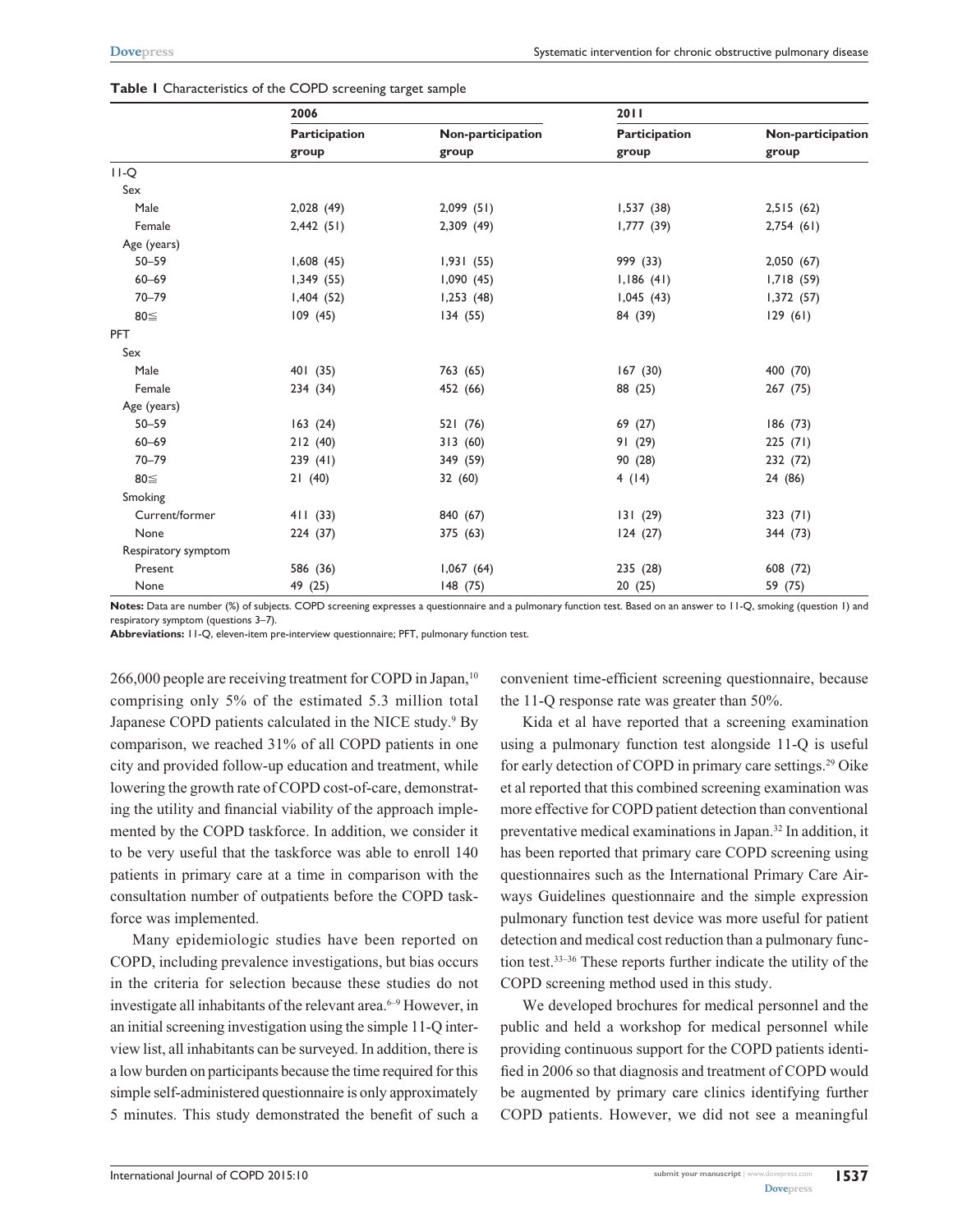

**Figure 3** Prevalence of COPD in Matsuura, 2006.

**Notes:** (**A**) COPD prevalence for all Matsuura residents and subdivided by sex, (**B**) COPD prevalence by generation, (**C**) COPD prevalence by smoking status and BI score. **Abbreviation:** BI, Brinkman Index.



**Figure 4** Number of newly diagnosed COPD patients each year from 2006 to 2014 in Matsuura. **Note:** Gray represents newly enrolled patients, while white represents previously enrolled patients.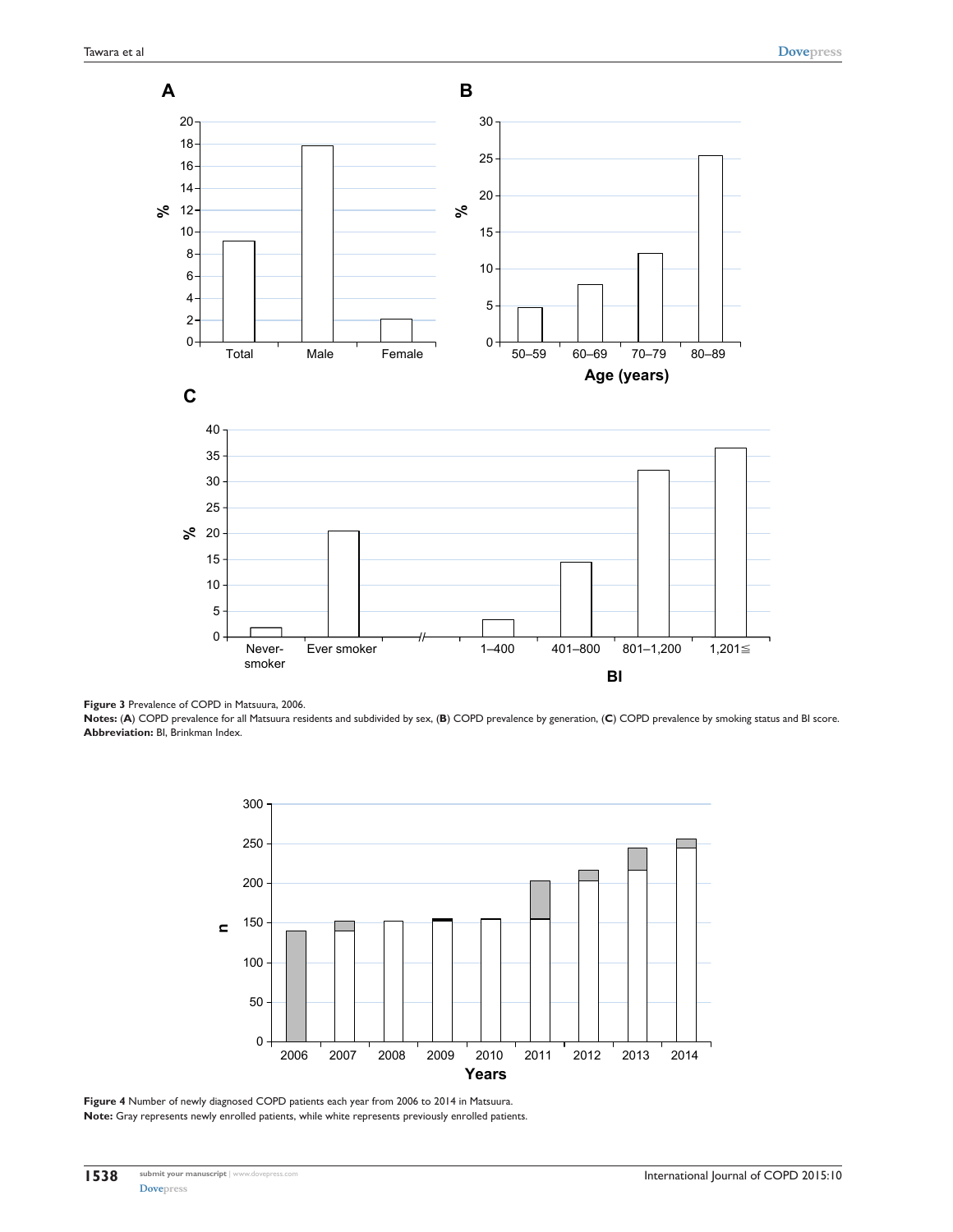



**Notes:** The COPD medical costs were calculated for National Health Insurance members 50 years or older. The data of Matsuura are shown including a cost of the taskforce. The slanted line bar represents COPD medical costs per patient in the whole of Nagasaki Prefecture except Matsuura, and the dot bar represents the COPD medical costs in Matsuura.

**Abbreviation:** ns, not significant.



**Figure 6** Comparison of average per capita National Health Insurance cost of COPD medical treatment in Matsuura and the rest of Nagasaki Prefecture in 50–80 year-old patients.

**Notes:** The data of Matsuura are shown including a cost of the taskforce. The solid line represents the medical costs in Matsuura, and the dashed line represents the medical costs in the rest of Nagasaki Prefecture. The straight lines are regression lines of these costs. Analysis of covariance demonstrated a significant difference between these two trends (P<0.01).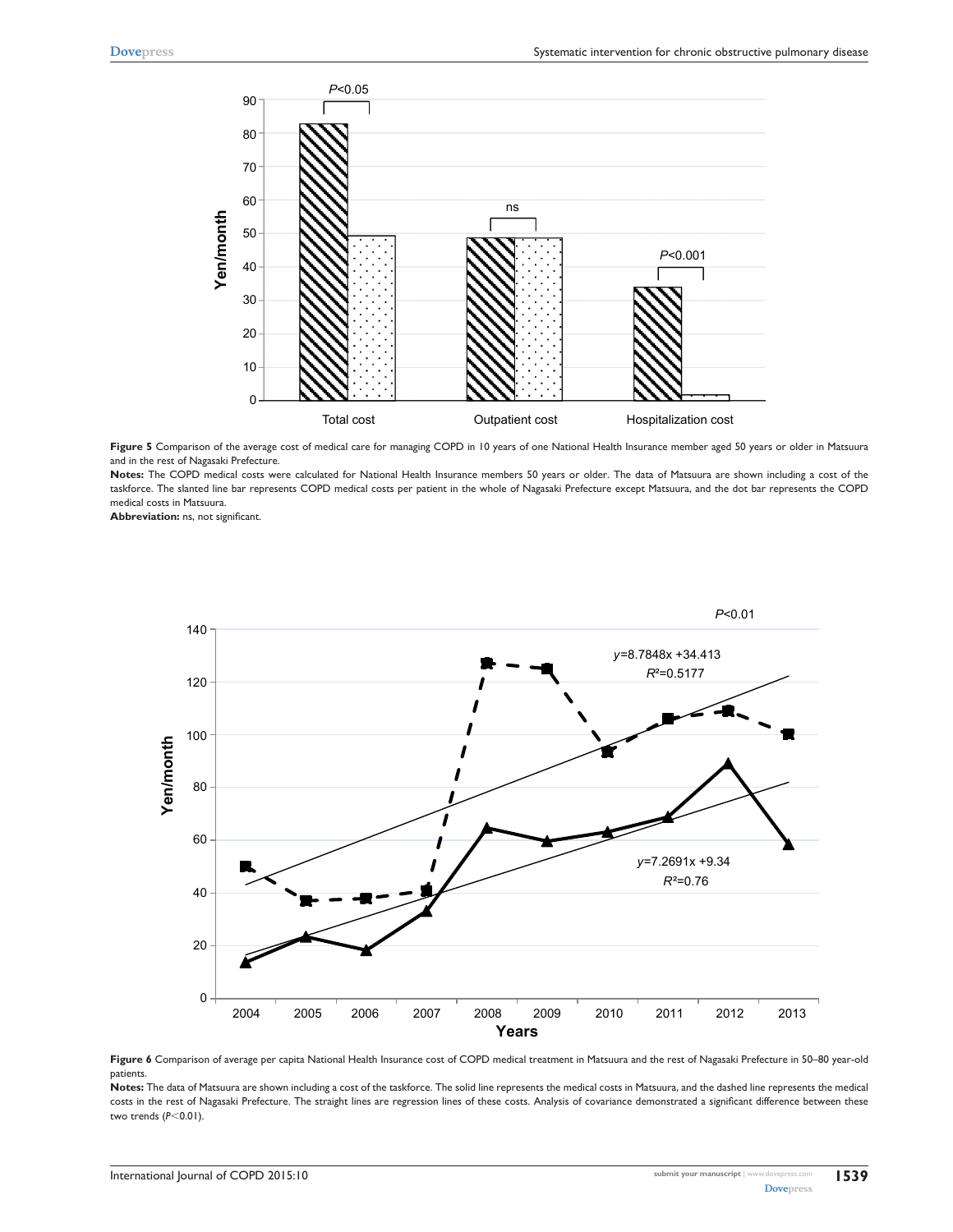increase in COPD patients identified by primary care clinics between 2007 and 2010. We believe this is due to the complexity of primary care duties and by time constraints that preclude performing a pulmonary function test.

Consequently, in 2011, we again attempted to identify potential COPD patients through the investigative screening of all residents of Matsuura aged 50 years or older. It was subsequently possible to increase the number of COPD patients enrolled yearly by gathering the participants of the investigation in the event that a lot of participants were more likely to be anticipated. However, there may be the suggestion of an improvement in COPD patient detection in primary care settings in Matsuura, because recently there has been a report on the usefulness of primary care COPD screening and of a pulmonary function test performed by a trained nurse for diagnosing COPD.33–37

The COPD prevalence of 9.2% in all subjects aged 50 years or older is similar to a previous study.<sup>8,9</sup> In addition, similar results were found relating to sex, generation, and smoking status, with higher COPD prevalence among smokers, older adults, and men.

During our trial, Matsuura was able to control COPD medical costs, and in particular those derived from hospitalization, when compared with the rest of Nagasaki Prefecture, and it had a significantly lower annual rate of increase in COPD medical costs. A report examining COPD medical costs in Japan found the estimated total cost of COPD to be 805.5 billion yen (US\$6.8 billion) per year, including 645.1 billion yen (US\$5.5 billion) in direct costs and 160.4 billion yen (US\$1.4 billion) in indirect costs.38 COPD brings a high economic burden, and costs associated with hospitalization appear to account for the majority of this burden. Darnell et al reported that costs connected to hospitalization accounted for US\$18.7 million out of a total of US\$21.4 million in COPD-related medical costs in the Cincinnati Veteran's Administration Medical Center.<sup>39</sup> Breunig et al reported that of the \$29.5 billion direct cost of COPD in the United States, the overhead costs were predicted to be \$20.4 billion, and a maximum of 70% of the direct costs were caused by hospitalization in conjunction with the exacerbation of COPD symptoms.12 In addition, in the report that examined COPD medical costs by GOLD Stage, there was no significant difference from the control group (non-COPD) for Stage I, but the medical costs were significantly higher than the control group for patients worse than Stage II, and the increase in hospitalization costs was particularly large.40 In the report examining pneumonia among the older adults and the medical costs of COPD, COPD

patients had a sixfold greater incidence of pneumonia when compared with patients without COPD, and their medical costs were significantly higher.<sup>41</sup>

Decreasing hospitalization rates will help to control the medical costs of COPD, and the results of this study are consequently very relevant. Medical costs were kept low because COPD was discovered at an early stage through examination, and early treatment interventions such as smoking cessation were therefore possible. Matsuura was able to slow the progress of COPD and prevent acute exacerbation when compared with other cities. Physician recognition of COPD increased because of an educational course. Therefore we think that the treatment guidelines promoted COPD recognition in primary care. We also believe that the high recognition of COPD among Matsuura inhabitants contributed to the reduced medical costs.13 Because educational activities for local inhabitants, including COPD examination and respiratory lessons, were carried out regularly, understanding of COPD was high and a positive environment was created for commencing treatment. This positive environment increased treatment rates and contributed to the comparatively reduced medical costs. In addition, it is a very important result that the increase in medical costs was lower than in other cities, even though the number of follow-up patients treated in Matsuura increased yearly. This result strongly demonstrates the usefulness of the COPD taskforce.

Limitations of this study include that it applies only to individuals 50 years or older, making it difficult to compare directly with other studies because most previous studies were intended for individuals 40 years or older. In addition, selection bias was introduced because individuals could choose whether to participate in each screening. Matsuura's COPD patients were detected by examination, but, as for the patients of other cities, COPD was found by medical institution. Thus, lead time bias exists among the COPD patients detected in these two groups. In addition, the data on medical costs use cases where COPD was registered as the primary disease; the COPD frequency among patients registered under other diseases is unknown. Further we are unable to provide data on the total medical costs for each COPD patient because we are unable to determine the medical costs of treatment of other co-morbidities. Also, because COPD prevalence, severity, recognition, demographic, health, and socioeconomic profiles in cities are unidentified and the number of respiratory specialists varies, other factors may have influenced medical costs. Because we did not analyze it in detail, it is not revealed which element of the activity of the taskforce influenced a result.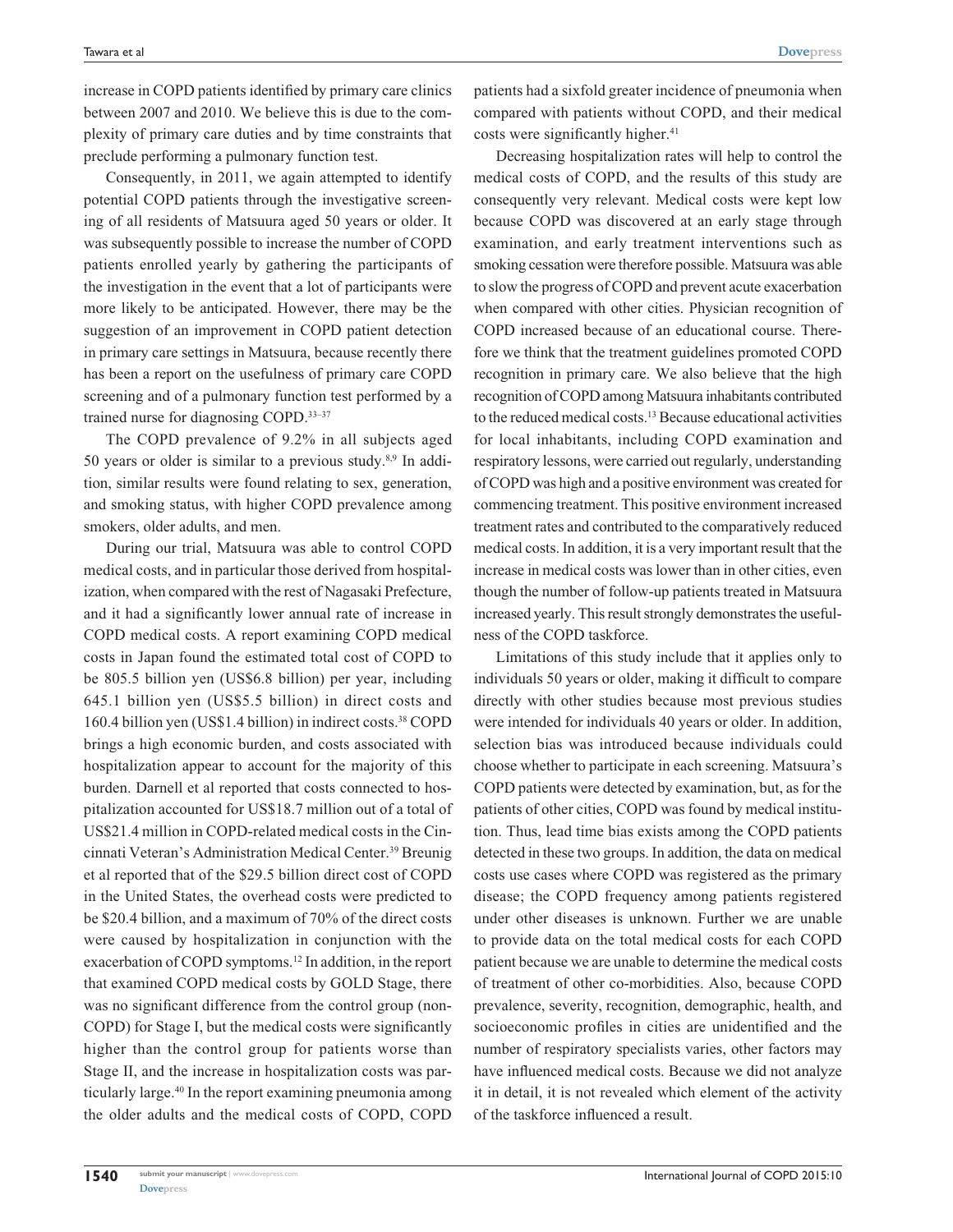Our study shows that COPD examination using the simple 11-Q questionnaire for all inhabitants extracted many COPD patients, and we were able to tie this in to early detection and early treatment. In addition, we suggested the possibility that it is possible to control the medical costs of COPD by continuously advancing COPD intervention.

# **Conclusion**

For all inhabitants of Matsuura 50 years or older, COPD screening using the simple 11-Q questionnaire and a subsequent pulmonary function test enabled early detection and early treatment of COPD patients. During this time, Matsuura had a significantly lower increase in COPD-associated expenses than surrounding cities, suggesting that programs such as ours are cost-effective and publicly beneficial interventions that could be implemented throughout Japan.

# **Acknowledgments**

We thank the study participants, the staff of the government of Matsuura district, Nagasaki Prefecture, and Nagasaki National Health Insurance Organization and coworkers for their help. In addition, we are grateful to Dr Sue Jenkins, PhD, Lung Institute of Western Australia, for her help in reviewing our manuscript. This study was supported by the Ministry of Education, Culture, Sports, Science and Technology of Japan and the Environmental Restoration and Conservation Agency, Independent Administrative Institutions of Japan.

### **Author contributions**

HS was the principal investigator and contributed to the design of the study, administered the funding, supervised the team's work, and made critical revisions to the paper for intellectual content. YT designed the study, drafted and revised, collected, analyzed and interpreted the data, and prepared the paper. SH interpreted the data, analyzed the data, handled supervision, and made critical revisions to the paper for important intellectual content. TS contributed toward data analysis and made critical revisions to the paper for important intellectual content. TT, KT, MA, RK, and MT collected and interpreted the data, drafted the manuscript, and made critical revisions to the paper for important intellectual content. All authors read and approved the final paper and agree to be accountable for all aspects of the work.

# **Disclosure**

The authors have no conflicts of interest to disclose in this work.

### **References**

- 1. Global Initiative for Chronic Obstructive Lung Disease. *Global Strategy for the Diagnosis, Management and Prevention of Chronic Obstructive Lung Disease UPDATE 2014*. Available from: [http://www.](http://www.goldcopd.org/uploads/users/files/GOLD_Report_2014.pdf) [goldcopd.org/uploads/users/files/GOLD\\_Report\\_2014.pdf.](http://www.goldcopd.org/uploads/users/files/GOLD_Report_2014.pdf) Accessed November 30, 2014.
- 2. Rabe KF, Hurd S, Anzueto S, et al. Global strategy for the diagnosis, management, and prevention of chronic obstructive pulmonary disease: GOLD executive summary. *Am J Respir Crit Care Med*. 2007;176(6):532–555.
- 3. Murray CJ, Lopez AD. Alternative projections of mortality and disability by cause 1990–2020 Global Burden of Disease Study. *Lancet*. 1997;349(9064):1498–1504.
- 4. Ministry of Health, Labour and Welfare. *Leading causes of death by sex*. Japan: Ministry of Health, Labour and Welfare; 2013. Available from: [http://www.mhlw.go.jp/toukei/saikin/hw/jinkou/kakutei13/](http://www.mhlw.go.jp/toukei/saikin/hw/jinkou/kakutei13/dl/10_h6.pdf) [dl/10\\_h6.pdf.](http://www.mhlw.go.jp/toukei/saikin/hw/jinkou/kakutei13/dl/10_h6.pdf) Accessed November 30, 2014.
- 5. Akazawa M, Halpern R, Riedel AA, Stanford RH, Dalal A, Blanchette CM. Economic burden prior to COPD diagnosis: A matched case-control study in the United States. *Respir Med*. 2008;102(12):1744–1752.
- 6. Menezes AM, Perez-Padilla R, Jardim JR, et al. Chronic obstructive pulmonary disease in five Latin American cities (the PLATINO study): a prevalence study. *Lancet*. 2005;366(9500):1875–1881.
- 7. Buist AS, McBurnie MA, Vollmer WM, et al. International variation in the prevalence of COPD (The BOLD Study): a population-based prevalence study. *Lancet*. 2007;370(9589):741–750.
- 8. Landis SH, Muellerova H, Mannino DM, et al. Continuing to Confront COPD International Patient Survey: methods, COPD prevalence, and disease burden in 2012–2013. *Int J Chron Obstruct Pulmon Dis*. 2014; 9:597–611.
- 9. Fukuchi Y, Nishimura M, Ichinose M, et al. COPD in Japan: The Nippon COPD epidemiology study. *Respirology*. 2004;9(4):458–465.
- 10. Ministry of Health, Labour and Welfare [homepage on the Internet]. The total number of patients (the patient address ground), sex age-grade, sickness and wound classification, metropolis and districts distinction (nationwide). Patient survey; 2011:file No 147-1. Available from: [http://](http://www.e-stat.go.jp/SG1/estat/GL08020103.do?_toGL08020103_&listID=000001103075&requestSender=dsearch) [www.e-stat.go.jp/SG1/estat/GL08020103.do?\\_toGL08020103\\_&listI](http://www.e-stat.go.jp/SG1/estat/GL08020103.do?_toGL08020103_&listID=000001103075&requestSender=dsearch) D=[000001103075&requestSender](http://www.e-stat.go.jp/SG1/estat/GL08020103.do?_toGL08020103_&listID=000001103075&requestSender=dsearch)=dsearch. Accessed November 30, 2014. Japanese.
- 11. Takahashi T, Ichinose M, Inoue H, Shirato K, Hattori T, Takishima T. Underdiagnosis and undertreatment of COPD in primary care settings. *Respirology*. 2003;8(4):504–508.
- 12. Breunig IM, Shaya FT, Scharf SM. Delivering cost-effective care for COPD in the USA: recent progress and current challenges. *Expert Rev Pharmacoecon Outcomes Res*. 2012;12(6):725–731.
- 13. Asai M, Tanaka T, Kozu R, et al. Effect of a COPD Intervention on COPD Awareness in a Regional City in Japan. *Intern Med*. 2015;54(2):163–169.
- 14. Geijer RM, Sachs AP, Verheij TJ, Lammers JW, Salomé PL, Hoes AW. Are patient characteristics helpful in recognizing mild COPD (GOLD I) in daily practice? *Scand J Prim Health Care*. 2006;24(4):237–242.
- 15. Müllerová H, Lu C, Li H, Tabberer M. Prevalence and burden of breathlessness in patients with chronic obstructive pulmonary disease managed in primary care. *PLoS One*. 2014;9(1):e85540.
- 16. Burney P, Jithoo A, Kato B, et al. Chronic obstructive pulmonary disease mortality and prevalence: the associations with smoking and poverty – a BOLD analysis. *Thorax*. 2014;69(5):465–473.
- 17. Kinnula VL, Vasankari T, Kontula E, Sovijarvi A, Saynajakangas O, Pietinalho A. The 10-year COPD Programme in Finland: effects on quality of diagnosis, smoking, prevalence, hospital admissions and mortality. *Prim Care Respir J*. 2011;20(2):178–183.
- 18. Zhou Y, Hu G, Wang D, et al. Community based integrated intervention for prevention and management of chronic obstructive pulmonary disease (COPD) in Guangdong, China: cluster randomised controlled trial. *BMJ*. 2010;341:c6387.
- 19. Decramer M, Celli B, Kesten S, et al. Effect of tiotropium on outcomes in patients with moderate chronic obstructive pulmonary disease (UPLIFT): a prespecified subgroup analysis of a randomised controlled trial. *Lancet*. 2009;374(9696):1171–1178.